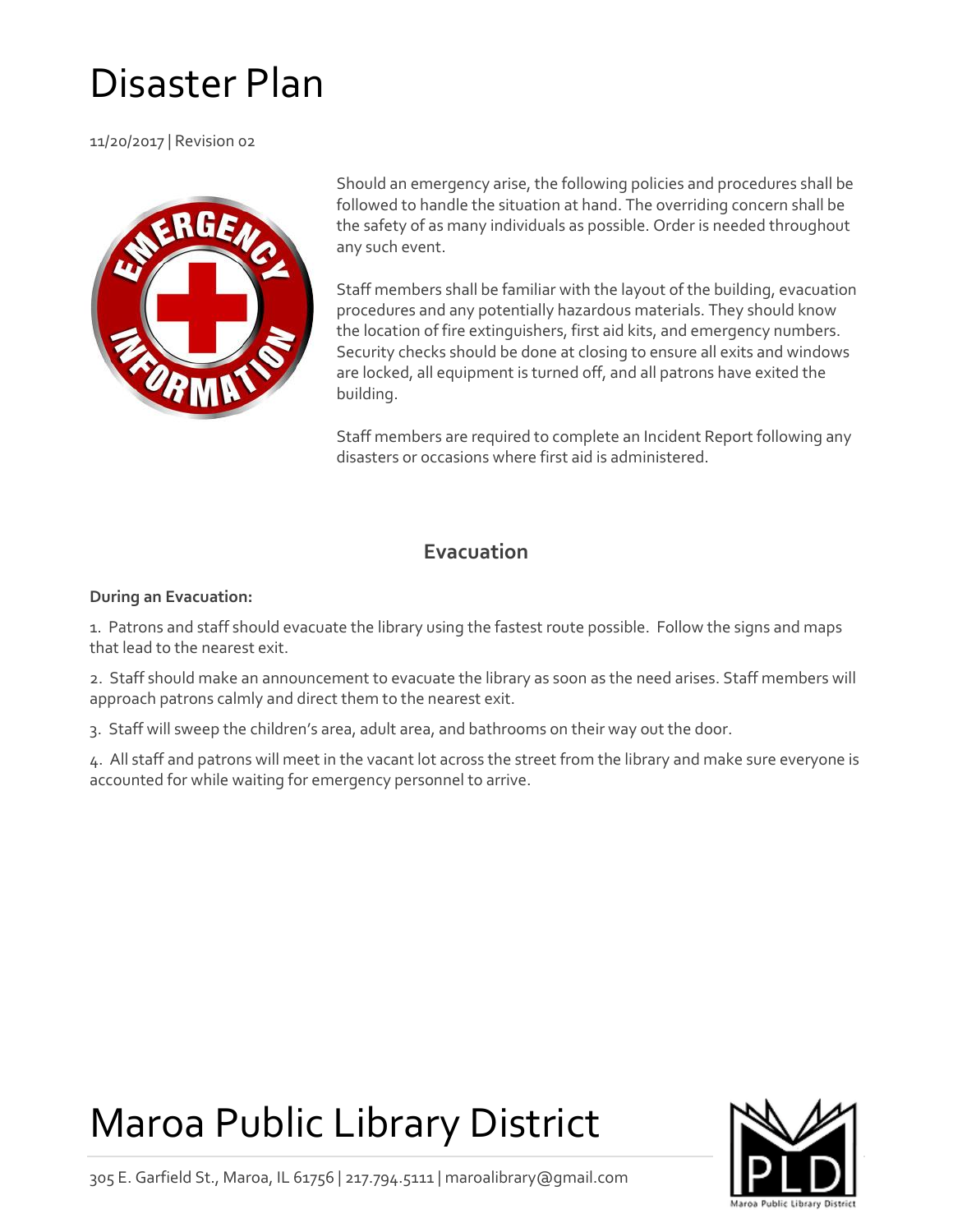# **Tornado**

Maroa, IL is located in one of the nation's most tornado-prone regions. During April, May, and June, we must be very aware of weather conditions as these are the months most likely to produce a tornado. Tornadoes are characterized by funnel-shaped clouds, excessive wind, hail, and severe thunderstorm conditions.

# **During a TORNADO WATCH:**

- 1. Listen to WSOY 1340 AM radio station for weather advisories
- 2. Prepare to move to safety

# **During a TORNADO WARNING:**

1. Staff shall direct patrons to seek shelter in the men's restroom, which is located near the center of the library and away from bookshelves and windows.

2. Staff and patrons shall seek shelter away from exterior walls and windows because of the danger of falling walls and shattering glass.

3. Lie low with hands covering the back of your head to reduce neck injury.

This passage will be shown to those who are hearing impaired:

# **"A Tornado Warning is in effect. Please proceed to the Men's Restroom for shelter. Lie low and cover your hands covering the back of your neck until the warning has expired."**

# **Fire**

In the event of a fire, staff should remain calm. All staff should be familiar with fire extinguisher operating procedures in advance. The fire extinguisher is located on the south wall next to the main interior exit doors.

### **During a Fire:**

- 1. Call 911
- 2. Alert patrons and assist them in exiting the building
- 3. If reasonable, a staff member will use fire extinguisher to contain the fire

While outside, keep all patrons and staff at a safe distance until emergency personnel arrive.

This passage will be shown to those who are hearing impaired:

# **" We have a FIRE, we need you to follow everyone outside and meet in the vacant lot across the street."**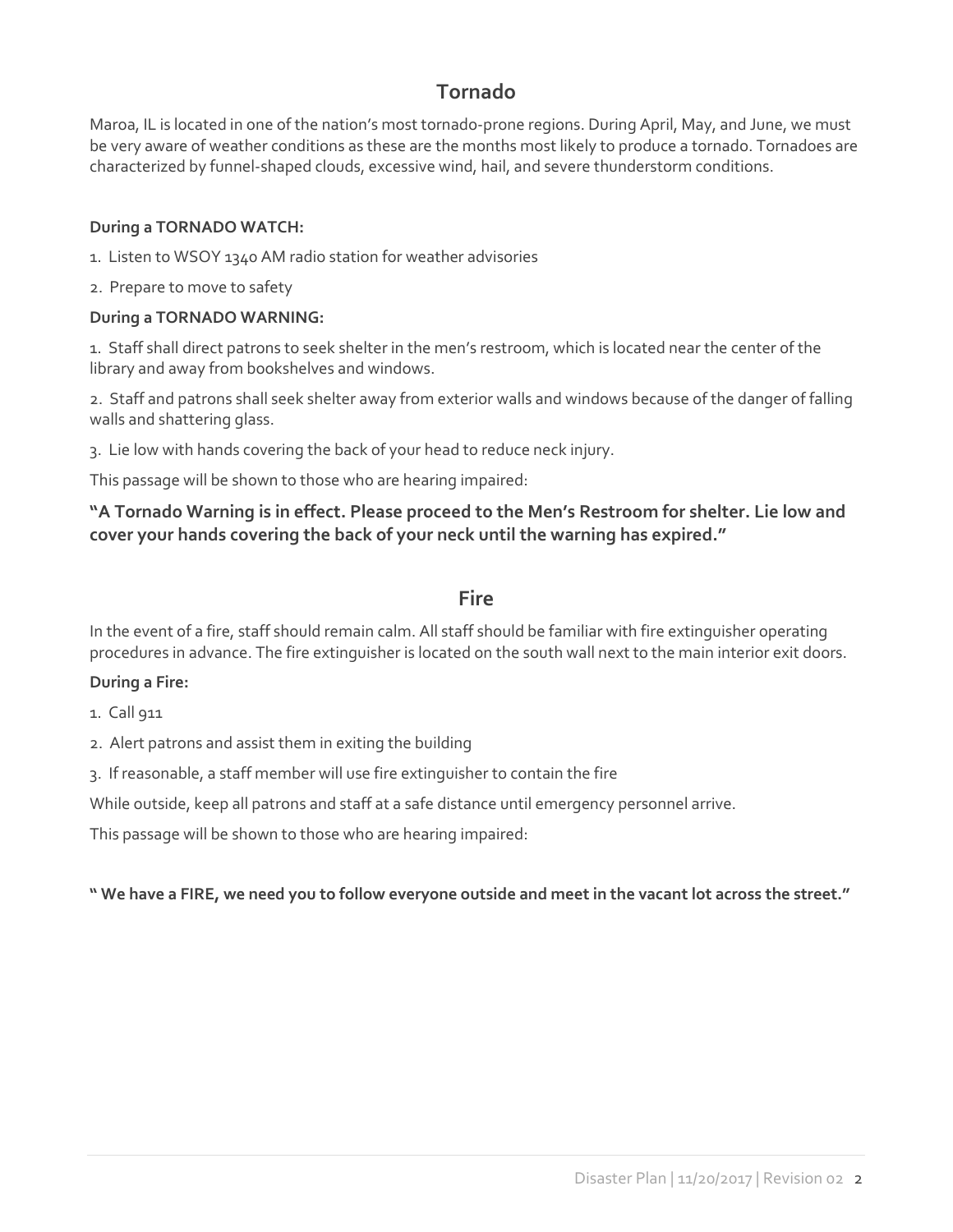# **Earthquake**

Earthquakes often strike without any warning signs. The first indication we may have of a strong earthquake is a violent jolt accompanied by a low rumbling noise that sounds like thunder.

Staff should be aware of the following situations and take measures to avoid the danger caused by them:

- Freestanding cabinets, bookshelves, desks, etc... may fall over
- Wall mounted objects may shake loose
- Ceiling fixtures may fall
- Doors may jam shut
- Windows may break, sending flying glass into the room
- Intense noise level may cause distress to patrons, especially children

In the event of an earthquake, the director will announce and show this passage to those who are hearing impaired:

# **"We are experiencing an earthquake. Please drop to the floor and cover your head. Face away from the windows. Stay in this position until the shaking stops."**

### **During an Earthquake:**

- 1. Crawl beneath a sturdy table.
- 2. Place head between knees and cover with arms.
- 3. Wait until staff or emergency personnel has checked the area for safe exit**.**

### **Preceding an Earthquake:**

1. Evacuation will be accomplished as soon as possible. Everyone should proceed with caution in the event of extensive or dangerous structural damage.

- 2. General first aid will be provided.
- 3. Small fires shall be extinguished with the fire extinguisher.
- 4. Gas, water, and electrical hook ups should be turned off when convenient and safe to do so.
- 5. Account for staff and patrons.
- 6. Be prepared for aftershocks by following the procedure stated above.
- 7. Listen to WSOY 1340 AM to monitor important safety alerts.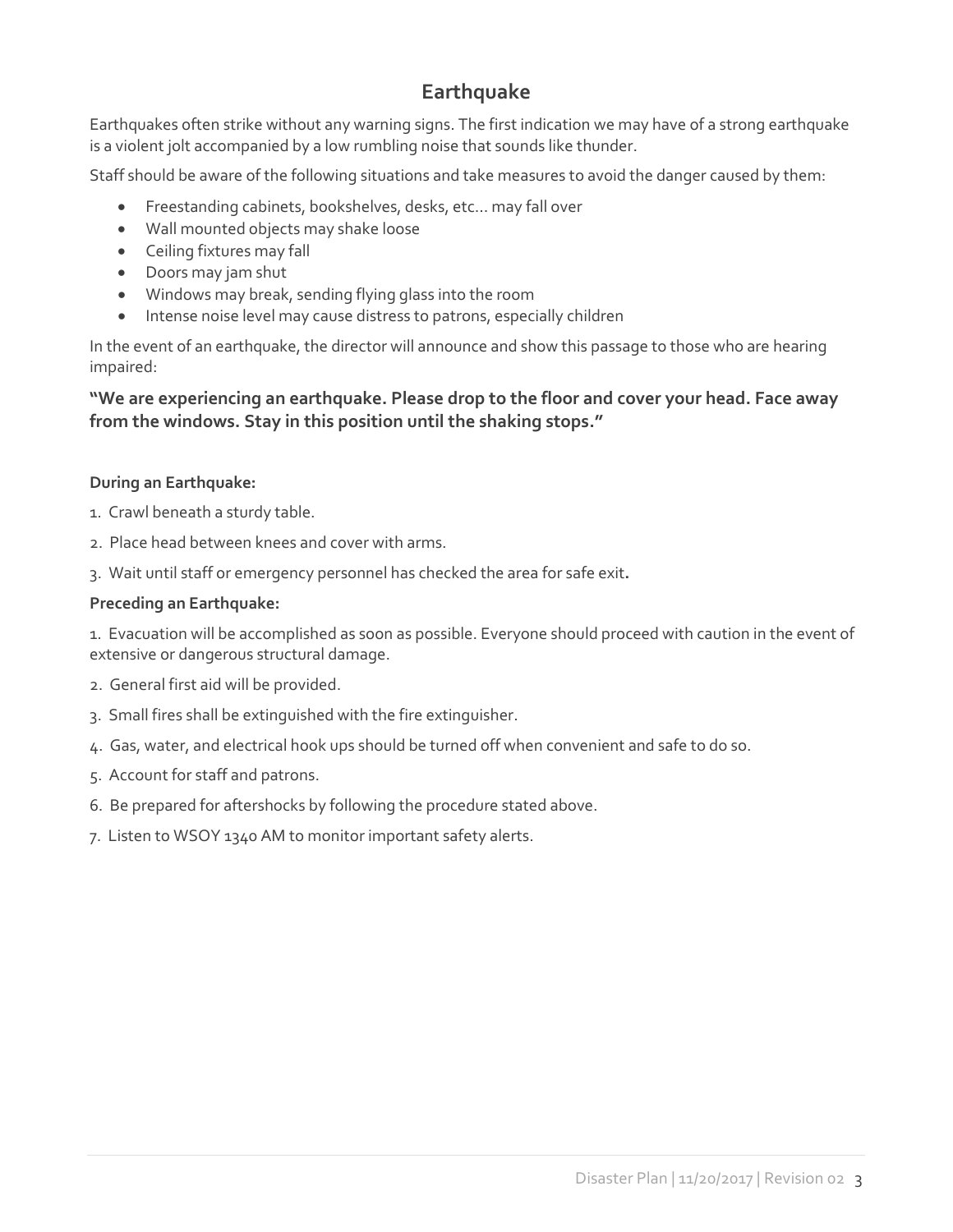# **First Aid**

# **If someone has been seriously injured, please call 911.**

- 1. Inform the dispatcher of your location
- 2. Report the problem
- 3. Send someone out to meet emergency personnel and direct them to the location of the victim
- 4. Check the victim for any "Medical Alert" identification, such as: a wristband, necklace, or wallet card.

Point this out to emergency personnel.

Two first aid kits are available in the library. One for minor injuries and one for major blood/fluid spills.

# **In case of emergency:**

- 1. Call for help
- 2. Give the victim the first aid kit to administer self-care first aid

First aid kit is located at the circulation desk and contains basic first aid materials including but not limited to:

- Band-Aids
- Alcohol prep pads
- Cold compress
- Gloves
- Gauze pads
- Basic ointments and medications

If any additional bodily fluids are left to be cleaned up, staff should use the Bloodborne Pathogens approved kit located in the back storage room.

# **Bomb Threat**

### **If you receive a bomb threat by telephone:**

- Keep the caller on the line as long as possible so that the call may be traced.
- DO NOT transfer the call or interrupt the caller
- **Notify the Library Director or designee**
- Call or have someone nearby call 911. Do not hang up until directed to do so by emergency personnel.
- **Follow the instructions on the Bomb Threat Call Procedures on the next page.**

### **If you are informed about a bomb threat:**

- **Evacuate immediately.**
- Call the police or have someone call the police by dialing 911. Do not hang up until directed to do so by emergency personnel.
- Call Postal Inspectors at 877-876-2455 if the item was received in the mail.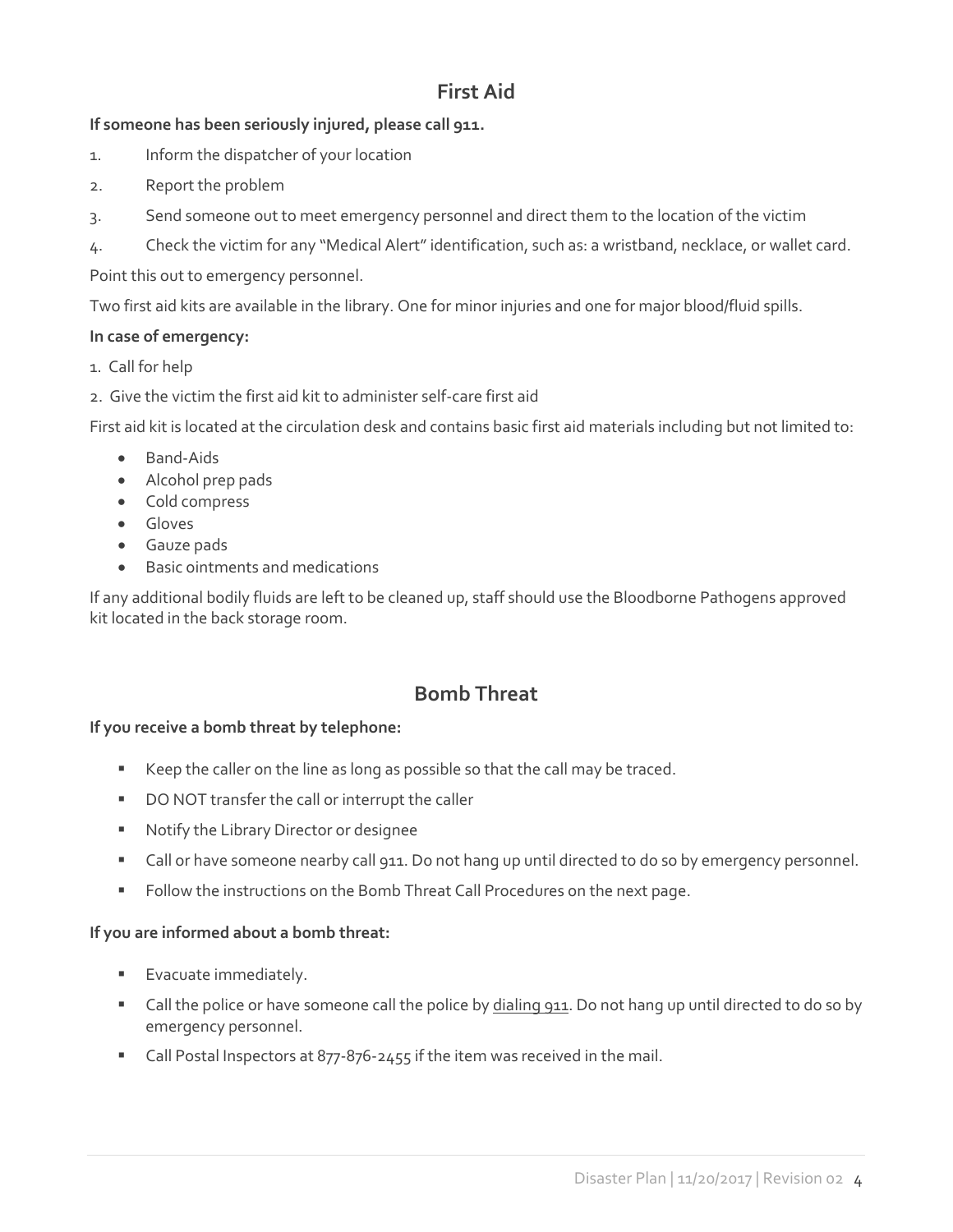# **BOMB THREAT CALL PROCEDURES**

Most bomb threats are received by phone. Bomb threats are serious until proven otherwise. Act quickly, but remain calm and obtain information with the checklist on the reverse of this card.

#### If a bomb threat is received by phone:

- 1. Remain calm. Keep the caller on the line for as long as possible. DO NOT HANG UP, even if the caller does.
- 2. Listen carefully. Be polite and show interest.
- 3. Try to keep the caller talking to learn more information.
- 4. If possible, write a note to a colleague to call the authorities or, as soon as the caller hangs up, immediately notify them yourself.
- 5. If your phone has a display, copy the number and/or letters on the window display.
- 6. Complete the Bomb Threat Checklist (reverse side) immediately. Write down as much detail as you can remember. Try to get exact words.
- 7. Immediately upon termination of the call, do not hang up, but from a different phone, contact FPS immediately with information and await instructions.

#### If a bomb threat is received by handwritten note:

- Call
- Handle note as minimally as possible.

#### If a bomb threat is received by email:

- Call
- Do not delete the message.

#### Signs of a suspicious package:

- No return address
- Poorly handwritten
- Excessive postage
- Misspelled words
- **Stains**
- **Incorrect titles**
- Strange odor
- 
- Unexpected delivery

#### **DO NOT:**

- Use two-way radios or cellular phone; radio signals have the potential to detonate a bomb.
- Evacuate the building until police arrive and evaluate the threat.
- Activate the fire alarm.
- Touch or move a suspicious package.

# WHO TO CONTACT (select one)

- Follow your local guidelines
- **Federal Protective Service (FPS) Police** 1-877-4-FPS-411 (1-877-437-7411)
- 911

# **BOMB THREAT CHECKLIST**

**Time Caller** 

Date:

Time:

**Hung Up:** 

**Phone Number Where Call Received:** 

#### **Ask Caller:**

- Where is the bomb located? (Building, Floor, Room, etc.)
- $\bullet$ When will it go off?
- $\bullet$ What does it look like?
- ÷ What kind of bomb is it?
- What will make it explode?
- $\bullet$ Did you place the bomb? Yes **No**
- Why?
- ۰ What is your name?

#### **Exact Words of Threat:**

#### **Information About Caller:**

- Where is the caller located? (Background and level of noise)
- Estimated age:
- Is voice familiar? If so, who does it sound like?

 $\Box$ 

O

 $\Box$ 

 $\Box$ 

o Clear

o Local

О

• Other points:

### **Background Sounds:**

**D** House Noises

**Q** Kitchen Noises

Street Noises

PA system

Office machinery

**Q** Factory machinery

Long distance

Other Information:

Q Conversation

Booth

**Q** Music

 $\Box$  Static

Motor

**Animal Noises** 

- **Caller's Voice** Q Accent Angry  $Q$  Calm
- $\Box$  Clearing throat Coughing O n. Cracking voice

O.

- Q Crying
- $\Box$  Deep
- $\Box$ Deep breathing
- o Disguised o. **Distinct**
- o. Excited
- $\Box$ Female
- o Laughter ο Lisp
- $\Box$ Loud
- o Male
- $\Box$ Nasal Normal
- о o Ragged
- O Rapid
- $\Box$ Raspy  $\Box$ Slow
- o Slurred
- $\Box$ Soft
- Ο Stutter



**Threat Language:** 

Incoherent

Message read

 $\Box$ 

n.

o

Q Taped

**Q** Irrational

Profane

**Q** Well-spoken

- Foreign postage **Restrictive notes**
- Strange sounds
- 
-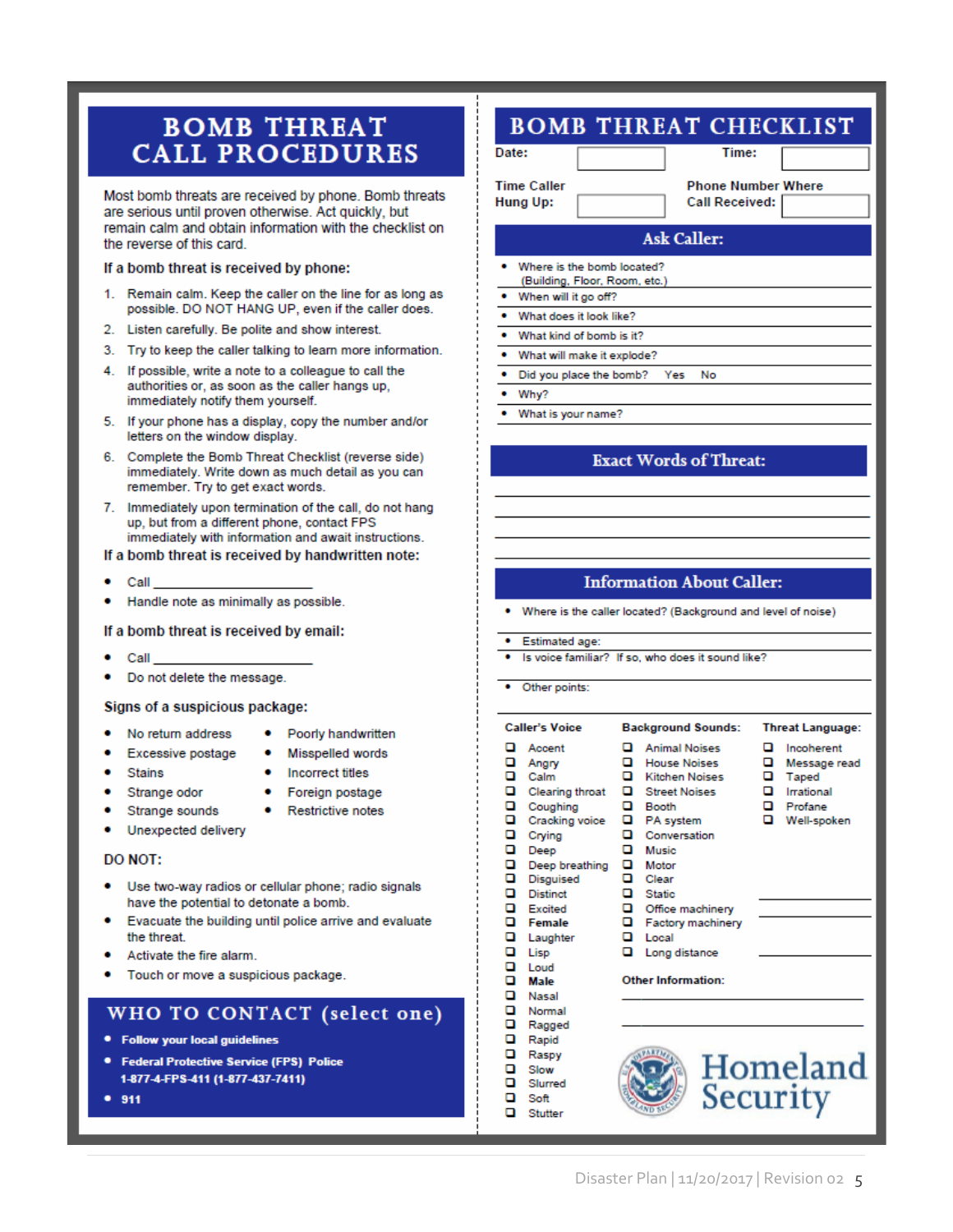# **Contamination: Chemical, Biological, or Radiological**

### **Biological threats may include the following substances:**

- **EXECO EXECO EXECO EXECO F** Chemical: Any substance designed or intended to cause death or serious bodily injury through the release, dissemination, or impact of toxic or poisonous chemicals, or their precursors, such as mustard gas, nerve agents, and sarin gas.
- Biological: Any substance involving a disease organism, such as smallpox, botulism toxin, anthrax, and ricin
- Radiological: Any substance designed to release radiation.

### **For chemical, biological, or radiological contamination:**

- Isolate it-don't handle it.
- **Exacuate the area or building**
- Wash your hands with soap and warm water.
- Call the police or have someone call the police by dialing 911. Do not hang up until directed to do so by emergency personnel.
- Otherwise call or have someone call the fire department and hazmat unit.
- Call Postal Inspectors at 877-876-2455 if the item was received in the mail.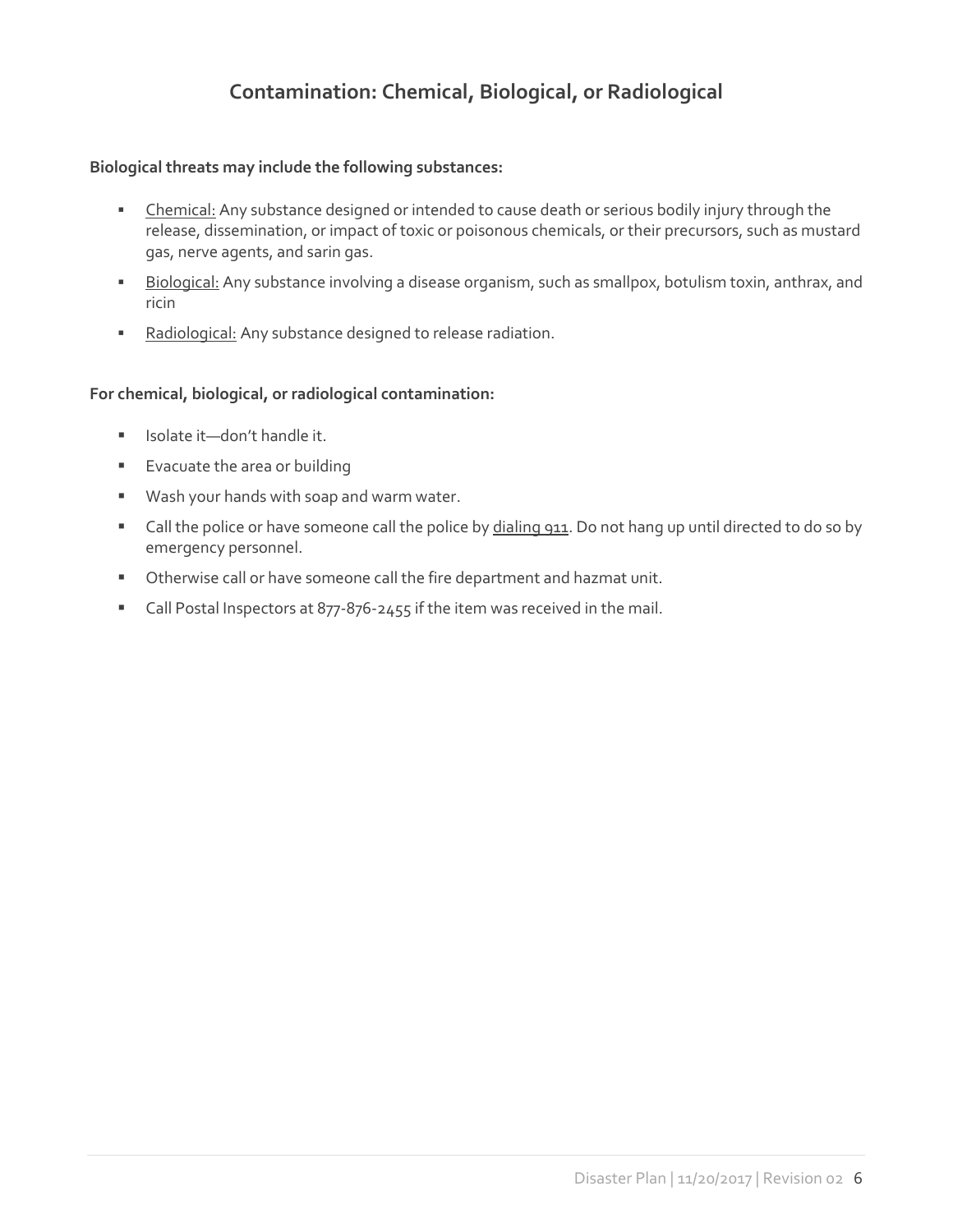# **Unruly Patrons**

Unruly patrons can be not only bad for the library, but they can also pose a danger to staff and other patrons. The following provides guidance for unruly patrons.

## **Important**:

Under no circumstances should library staff engage patrons in a shouting match or become involved in a physical altercation. Defuse or walk away from a potentially violent situation and call the police.

Throughout the event, don't lose your cool; remain calm and keep your composure. Don't argue. Speak slowly and quietly no matter how loud or confrontational the patron becomes.

Don't take anything an angry patron says personally! It's never about you. Stay calm.

### **What to do**

- 1. Inform another employee of the situation
- 2. Get {security or} the most senior person available to deal with the situation
- 3. Assess the situation and assess the person's degree of volatility. Call the police if you believe the person will "snap."
- 4. Try to diffuse the situation; if appropriate, empathize and apologize; ask them what the problem is or what they want
- 5. Give a polite warning; remind them they are in a Library where peace and quiet are necessary
- 6. If this does not work, ask them to leave. Be polite, but be firm. If the person(s) do not leave, walk away and contact the police.
- 7. If an unruly patron does not calm down, becomes abusive, or is getting/acting violent:
	- Turn the other cheek and back away. The best way to deal with a violent person is to get out of the situation as fast as possible without causing a big scene. Some people get violent when things aren't going the way they had planned.
	- Say as little as possible to avoid making the person angrier.
	- Do not try to apprehend this person yourself.
	- Call {security and/or} the police (911) then ensure the safety of other patrons and employees.